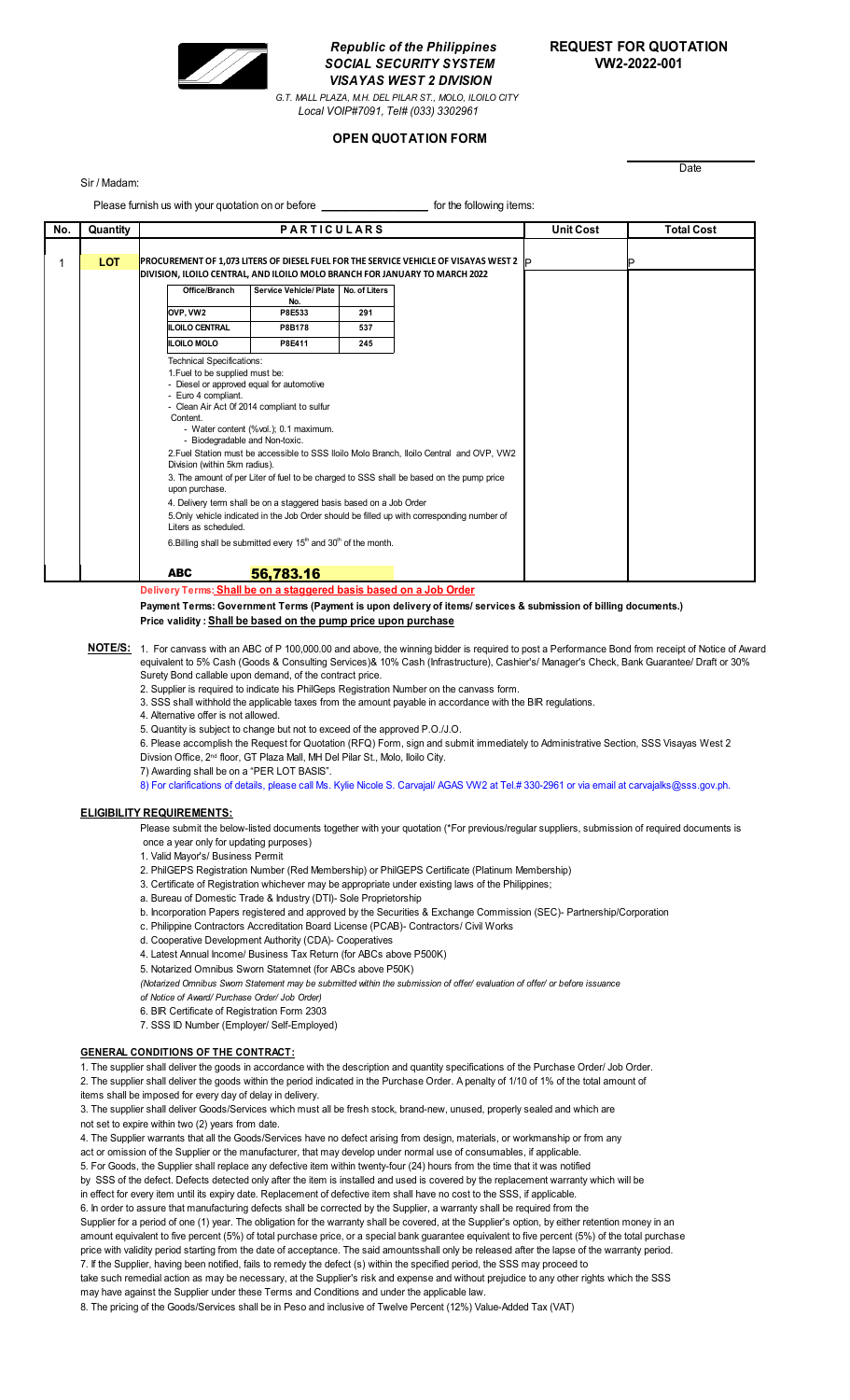### **Special Conditions of Contract:**

1. CONFIDENTIALITY. Neither party shall, without the prior written consent of the other, disclose or make available to any person, make public, or use directly or indirectly, except for the performance and implementation of the works, any confidential information, acquired from an information holder in connection with the performance of this Contract, unless:

(i) the information is known to the disclosing party, as evidenced by its written records, prior to obtaining the same from the information holder and is not otherwise subject to disclosure restrictions on the disclosing party, (ii) the information is disclosed to the disclosing party by a third party who did not receive the same, directly or indirectly, from an information holder, and who has no obligation of secrecy with respect thereto, or (iii) required to be disclosed by law. The obligation of confidentiality by both parties, as provided herein, shall survive the termination of the contract.

- 2. MERGER AND CONSOLIDATION. In case of merger, consolidation or change of ownership of the Winning Bidder with other company, it is the responsibility of the surviving company/consolidated company/acquiring entity to inform SSS of the change in corporate structure/ownership. Failure to do so shall translate in such company assuming all liabilities of the acquired/merged company under the contract.
- 3. FORCE MAJEURE. Neither party shall be liable for any delay or failure to perform its obligations pursuant to the Contract if such delay is due to force majeure.

Force Majeure shall mean events beyond the control of and affecting either party which cannot be foreseen or if foreseeable cannot be either prevented nor avoided despite the exercise of due diligence.

4. NON-ASSIGNMENT. Neither party may assign the Contract in whole or in part without the consent of the other party.

The Winning Bidder shall not subcontract in whole or in part the project and deliverables subject of the Contract without the written consent of SSS.

- 5. WAIVER. Failure by either party to insist upon the other strict performance of any of the terms and conditions hereof shall not be deemed a relinquishment or waiver of any subsequent breach or default of the terms and conditions hereof, which can only be deemed made if expressed in writing and signed by its duly authorized representative. No such waiver shall be construed as modification of any of the provisions of the Agreement or as a waiver of any past or future default or breach hereof, except as expressly stated in such waiver.
- 6. CUMULATIVE REMEDIES. Any and all remedies granted to the parties under the applicable laws and the Contract shall be deemed cumulative and may therefore, at the sole option and discretion, be availed of by the aggrieved party simultaneously, successively, or independently.
- 7. NO EMPLOYER-EMPLOYEE RELATIONSHIP. It is expressly and manifestly understood and agreed upon that the employees of Winning Bidder assigned to perform the project are not employees of SSS. Neither is there an employeremployee relationship between SSS and Winning Bidder.

The Contract does not create an employer-employee relationship between SSS and the Winning Bidder including its personnel; that the services rendered by the personnel assigned by Winning Bidder to SSS in the performance of its obligation under the contract do not represent government service and will not be credited as such; that its personnel assigned to SSS are not entitled to benefits enjoyed by SSS' officials and employees such as Personal Economic Relief Allowance (PERA), Representation and Transportation Allowance (RATA), ACA, etc.; that these personnel are not related within the third degree of consanguinity or affinity to the contracting officer and appointing authority of SSS; that they have not been previously dismissed from the government service by reason of an administrative case; that they have not reached the compulsory retirement age of sixty-five (65); and that they possess the education, experience and skills required to perform the job. The Winning Bidder hereby acknowledges that no authority has been given by SSS to hire any person as an employee of the latter. Any instruction given by SSS or any of its personnel to Winning Bidder's employees are to be construed merely as a measure taken by the former to ensure and enhance the quality of project performed hereunder. Winning Bidder shall, at all times, exercise supervision and control over its employees in the performance of its obligations under the contract.

- 8. PARTNERSHIP. Nothing in the contract shall constitute a partnership between the parties. No party or its agents or employees shall be deemed to be the agent, employee or representative of any other party.
- 9. COMPLIANCE WITH SS LAW. The Winning Bidder shall report all its employees to SSS for coverage and their contributions, as well as, all amortizations for salary/education/calamity and other SSS loans shall be updated.

Should Winning Bidder fail to comply with its obligations under the provisions of the SS Law and Employees' Compensation Act, SSS shall have the authority to deduct any unpaid SS and EC contributions, salary, educational, emergency and/or calamity loan amortizations, employer's liability for damages, including interests and penalties from Winning Bidder's receivables under this Agreement.

Further, prescription does not run against SSS for its failure to demand SS contributions or payments from Winning Bidder. Moreover, Winning Bidder shall forever hold in trust SS contributions or payments of its employees until the same is fully remitted to SSS.

10. COMPLIANCE WITH LABOR LAWS. The Winning Bidder, as employer of the personnel assigned to undertake the project, shall comply with all its obligations under existing laws and their implementing rules and regulations on the payment of minimum wage, overtime pay, and other labor-related benefits as well as remittances or payment of the appropriate amount or contributions/payment (SSS, EC, Pag-IBIG, PhilHealth and taxes) with concerned government agencies/offices. It is agreed further that prior to the release of any payment by SSS to Winning Bidder, its President, or its duly authorized representative, shall submit a sworn statement that all moneys due to all its employees assigned to the project as well as benefits by law and other related labor legislation have bee paid by Winning Bidder and that he/she assumed full responsibility thereof.